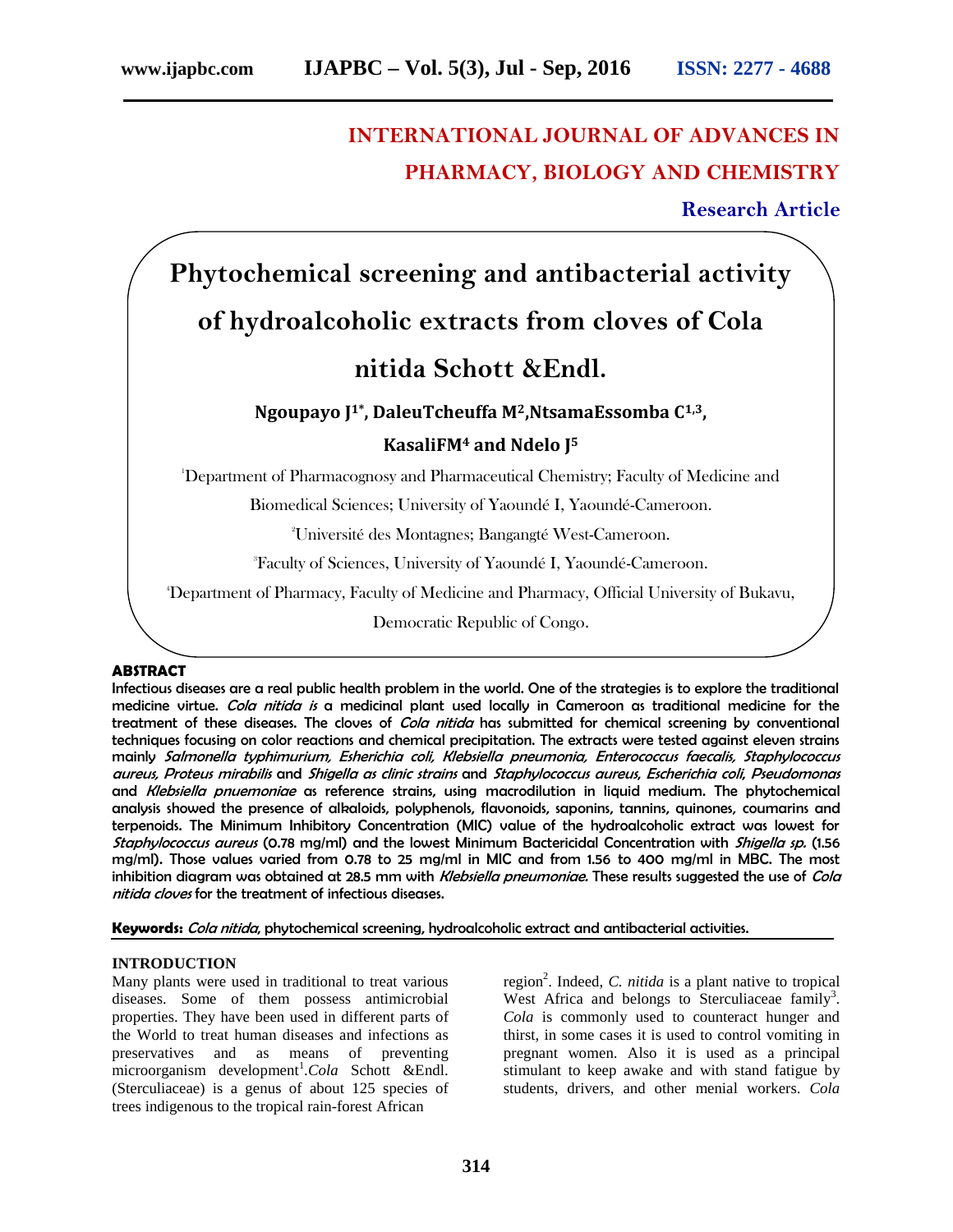*nitida* is not advised for individuals with stomach

ulcers due both to its caffeine and its tannin content<sup>4</sup>. The plant is used locally in Cameroon as traditional medicine for the treatment of infectious diseases where infectious diseases are among the most commonly reported and the largest cause of death<sup>5</sup>. These diseases are the leading cause of death in the world with nearly 17 million deaths each year<sup>6</sup>.

Antibiotic resistance has become a serious and widespread problem in developing countries, causing high mortality each year<sup>7</sup>. The emergence of drugresistant bacteria appears to be a major limitation of the use of antibiotics<sup>8</sup>. In order to resolve these health problems (resistance of microorganisms) the track of medicinal plants deserves to be explored $9$  because many of them plants are without any scientific evidence of efficacy. Anti-bacterial compounds with herbal sources have a wide range of therapeutic use. These compounds are not only efficient for the treatment of infectious diseases, but also concurrently diminish existing side effects<sup>10</sup>. This implies that the search for alternative antimicrobial compounds is an urgent area of biomedical research and extracts derived from plants have long held interest as potential sources of new therapeutic agents $11$ .

In our research group, the investigation of the pharmacological properties of such plants, used in Cameroonian traditional medicine includes the evaluation of the activity of the crude organic extracts as well as that of the isolated compounds.

Therefore, the objective of this study was to evaluate the antibacterial activities of the hydroalcoholic clove extract *Cola nitida* against various microbial strains.

#### **MATERIALS AND METHODS**

#### *Plant material*

The cloves of *Cola nitida* were collected in April 2014 at Baboaté; village localized about 5 kilometers from Bafang City (Cameroon West Region). The botanical identification of the plants was done by the National Herbarium in Yaoundé, where the voucher specimens were conserved under the reference number 14 590 SRF.

#### *Preparation of extract*

The clove of *Cola nitida* were collected, dried at room temperature then crushed using a mortar and pestle to obtain a powder. The powder (2000 g) of *Cola nitida* was soaked at room temperature in 6000 mL of hydroalcoholic solution (70:30 v/v in water). During maceration, mixtures were stirred 3 times/ day. It was made in two stages that is, during two successive days with change of solvent every 48 hours (6000 = 3000 x 2). The first macerate was filtered using Whatman®  $N^{\circ}1$ . The resulting filtrate was collected; and then 3000 mL of solvent were

added to the residue for a new extraction. The two filtrates were combined into one single volume. The ethanol was evaporated at Rotavapor. The resulting solution was freeze-dried to remove residual water and get the crude extract. The extraction yield was 2.8 %.

#### *Chemical screening*

The phytochemical analyzes were performed, focusing on the color reaction and precipitate<sup>12,13</sup>. The phytochemical screening was summarized in the table 1.

#### **Determination of minimum inhibitory concentrations (MIC)**

Macrodilution technique in liquid medium was used<sup>14</sup>; Mueller Hinton broth (1000  $\mu$ L) was introduced into 14 tubes making a range of dilution. The first volume of the extract was from a stock solution S, previously filtered on sterile membrane. Then 1000 μL of the stock solution S, being concentrated at 400 mg/mL, were introduced into the first tube of the dilution range. As a result, serial dilutions were in Mueller Hinton broth, so as to obtain a concentration range between 400 mg/mL and  $195.10^{-3}$ mg/ml of plant extract. Then 15  $\mu$ L of bacterial inoculum was added to each tube of the dilution range (except the controls), and then incubated at 37 °C. After 18 to 24 hours, the turbidity was visually evaluated, and the tubes were centrifuged at a speed of 5000 revolutions/minute for 5 minutes. The MIC of each test sample was derived from the first tube of the range within which any visible growth has not occurred.

#### **Determination of minimum bactericidal concentrations (MBC)**

The minimum bactericidal concentration (MBC for bacteria) is the minimum concentration corresponding to the lowest concentration of a substance capable of killing more than 99.9% of bacterial inoculum or initial (less than 0.1% of survivors) after 18 to 24 .hours of incubation at a temperature of 37  $^{\circ}C^{15}$ ; and MBC determination was based on the subculture of bacterial inoculum from the MIC on nutrient agar<sup>16</sup>. .

In each of the tubes in which visible growth was not observed and the control tube used in determining the MIC<sup>15</sup> samples were taken and then streaked on Mueller Hinton agar plates which were then incubated for 18-24 hours at 37 °C. MBC of each extract was derived from the first dilution (concentration) at which no culture was observed on Mueller Hinton agar.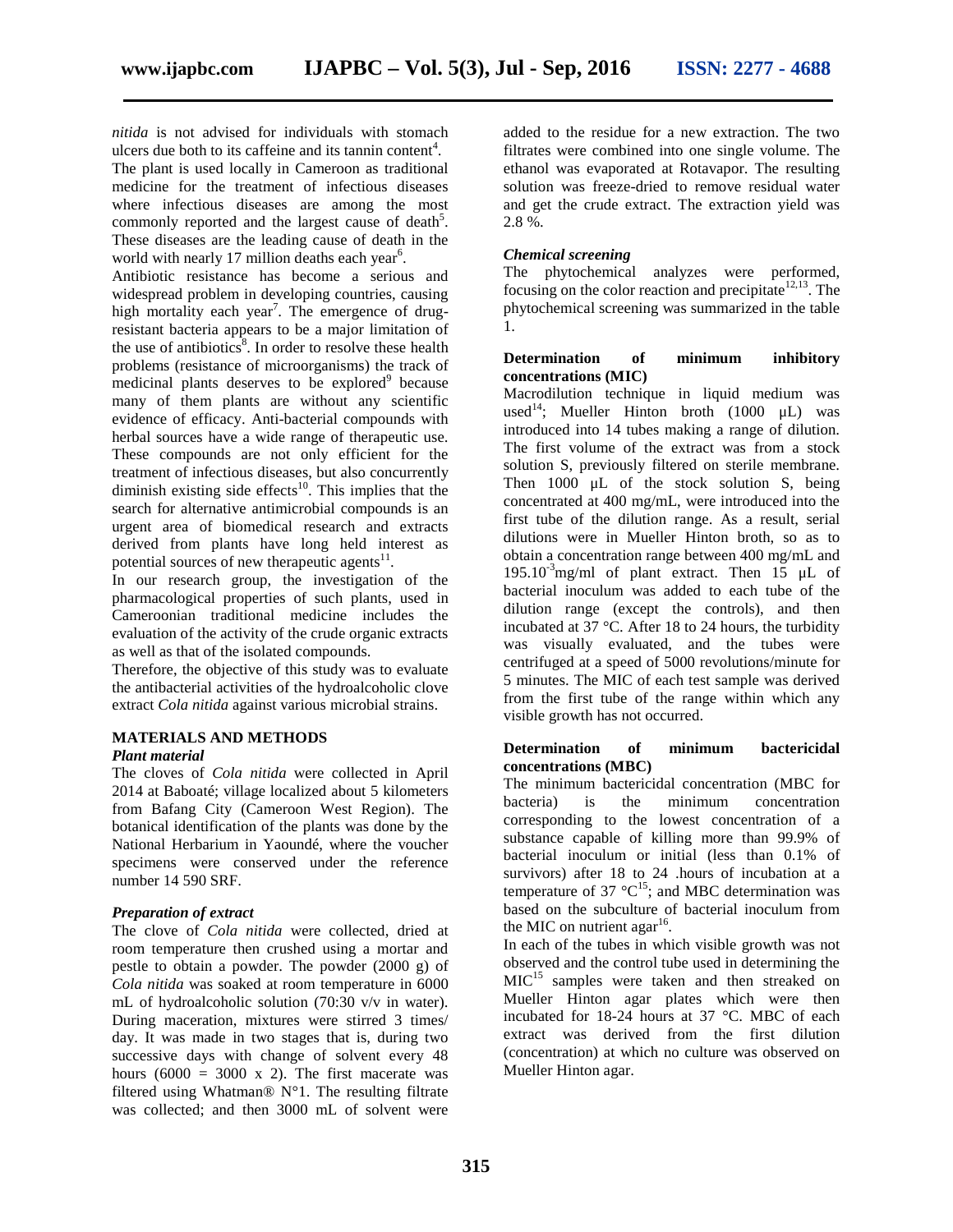#### **Sensibility Test**

The method of Cheesbrough (2000) cited by Shiriki<sup>17</sup> was used. The various isolates were each inoculated and incubated at temperatures ranging from 28˚C to 42˚C and their growth and radial growth diameter were observed and measured.

#### **RESULTS**

The results in the Table 2 represent the phytochemical analysis. According it, the table showed le present of many compounds (secondary metabolites) mainly alkaloids, polyphenols compounds, saponosides, quinones, terpenoids, coumarins, flavonoids and tannins. However, the method used did not show steroids, mucilage and anthocyanins.

According the Table 3 and Figure 1, the MIC value of *Cola nitida* was lowest in the extract against *Staphylococcus aureus* (clinical strain) with MIC value 0.78 mg/mL; than 1.56 mg/mL for *Shigella sp*. however it was greater for *Proteus mirabilis* (25 mg/mL). We found the same value with *Klebsiella pneumonia, Staphylococcus aureus, Enterococcus faecalis* and *Enterococcus faecalis* (3.125 mg/mL). The MBC value varied from 12.5 mg/mL (*Klebsiella pneumonia, Klebsiella pneumonia* CS*, Staphylococcus aureus* and *Staphylococcus aureus* CS). The greatest value was 400 mg/mL with *Echerichia coli; Proteus mirabilis* CS and *Salmonella sp.*

The Table 4 showed the largest diameter of inhibition (28.5 mm) of extract was obtained on *Klebsiella pneumonia*, while the lowest (11.5 mm) was recorded with *Proteus mirabilis.* The other largest values were 22.5 mm (*Escherichia coli)*, 21 mm (*Shigella sp*) and 19.5 (*Enterococcus faecalis*)*.*

#### **DISCUSSION**

The phytochemical analysis performed on clove from *Cola nitida* revealed the presence of several secondary metabolites (Table 2), of which alkaloids, polyphenols compounds, saponosides, quinones, terpenoids, coumarins, flavonoids and tannins. However, the method used did not show steroids, mucilage and anthocyanins. Various studies have shown that plants that are rich in these secondary metabolites. Our results are the same as those found by Dah-Nouvlessouno<sup>9</sup> when they showed in their study the presence of tannins, saponosides, anthocyanins, flavonoids and cardiac glycosides in the bark of *Cola nitida*. The presence of the secondary metabolites (alkaloids, saponins and tannins) in *Cola millenii* both seed and pulp are also confirmed and recognized as criteria in the classification of *Cola* species<sup>18</sup>. Many studies reported several metabolites in different parts and extract of *Cola nitida* including alkaloids, tannins, terpenes, steroids, phenols, cardiac glycosides, alkaloids and flavonoids $19,20$ . .

The presence of phytochemical components that exhibit inhibitory activity on microbes is an indication that such plants may contain bioactive components that are useful for preparation of pharmaceuticals<sup>21</sup>. Previous studied have shown antibacterial properties of these secondary metabolites, including flavonoids, saponins, steroids and terpenes<sup>15</sup>.

The antibacterial activity of plant extracts can be attributed not only to a single bioactive principle but also in concert action with other compounds. A number of phytochemicals have been studied for their antimicrobial activity and found potentially useful against infectious diseases. The chemical structure of the antimicrobial agents found in higher plants belong to most commonly encountered classes of higher plants secondary metabolites such as flavonoids, terpenes, terpenoids and phenolic acids $^{22}$ . The tannins have an antibacterial effect by precipitating their proteins making unavailable their nutritional proteins<sup>5</sup>. Flavonoids, triterpenoids, flavonoids, alkaloids, saponins, Tannins and quinones have been reported to be used by plants for protection against bacterial and are responsible for antimicrobial activity<sup>23</sup>. Generally, the phenolic compounds have been found to be quite active, both as bactericidal and bacteriostatic, the effect being contingent upon a medium pH, although some authors have found low efficiency for individual compounds $^{24}$ .

The minimum inhibitory concentration (MIC) and minimum bactericidal concentration (MBC) were variable depending on the strains. The MIC value of *Cola nitida* was lowest in the extract against *Staphylococcus aureus* and greater for *Proteus mirabilis* (25 mg/mL).

According to a one study<sup>25</sup>, the *in vitro* antimicrobial evaluation of ethanol extracts of four species of *Cola* Schott & Endl. was done using human isolated strains of *Staphylococcus aureus, Staphylococcus albus, Bacillus subtilis, Klebsiella pneumonia, Pseudomonas aeruginosa, Candida albicans, Aspergillus niger* as test organisms. The leaf ethanol extracts of the plants were found to be more effective against the tested fungi than the bacteria at high concentrations.

One study reported that the seeds aqueous extract of *G. kola* had an antimicrobial activity against clinical isolates of *S. aureus*, *P. aeruginosa* and *E*. *coli* at 50 mg / ml with a mean inhibition diameter of 3.66  $\pm$  $0.28 \text{ mm}^{26}$ .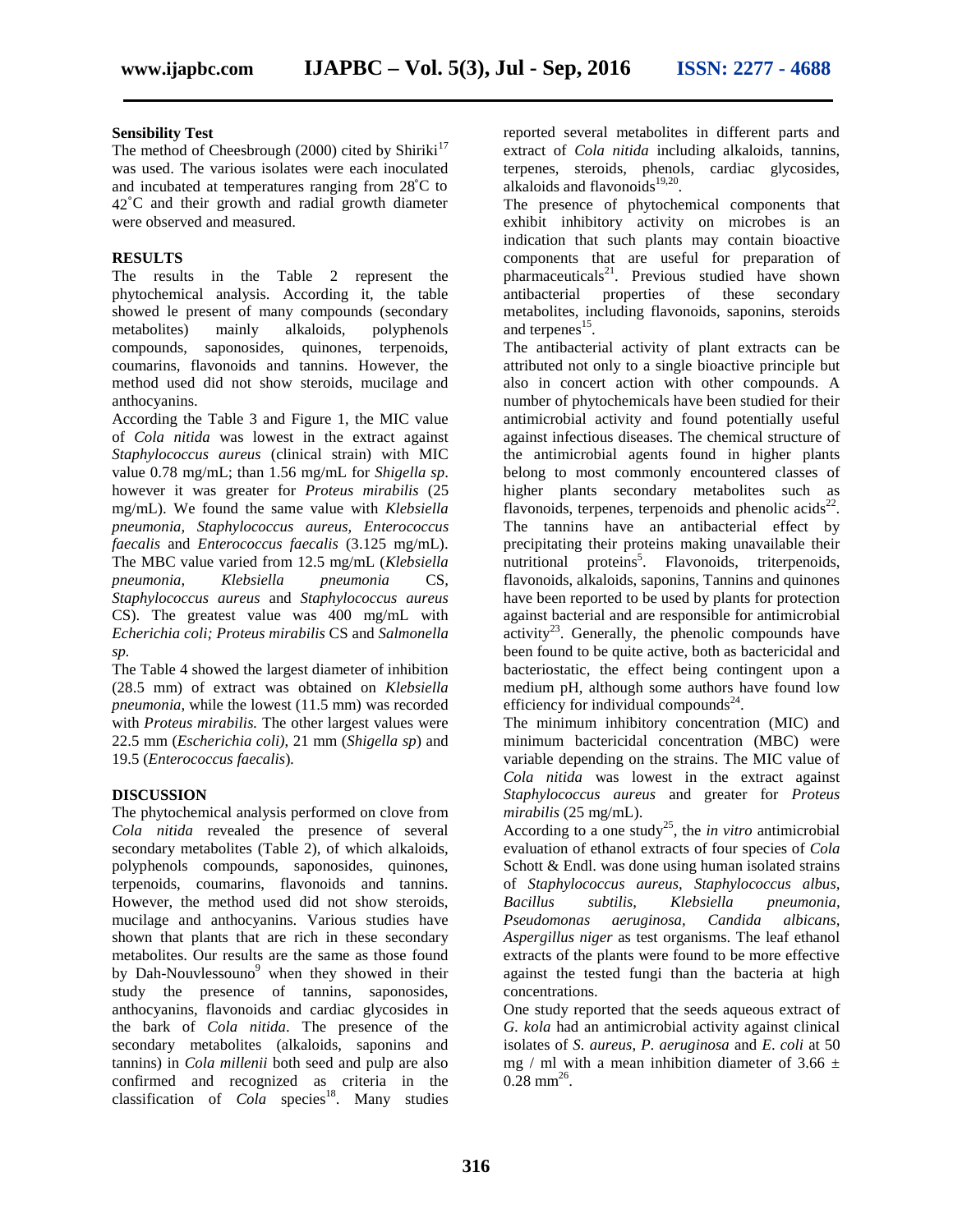According to Abalaka $^{27}$ , methanol and water soluble fractions of *Cola nitida* possess antibacterial activity, *G. kola* was more active against some members of Enterobacteriaceae, namely, *Escherichia coli* and *Salmonella typhi,* whereas, methanol extracts of *Colanitida* showed grater activity on *S. aureus.* Thus, the plants possess potentials for the manufacture of potent drugs for the treatment of infections caused by the test organisms, such as typhoid fever, gastroenteritis, urogenital tract infections and boils.

The result of this study revealed that the extract are more effective against test organisms compared to some standard antibiotic (Gentamycin, Nalixic acid) with a MIC value of 62.5 mg/ml cited by Itoandon<sup>27</sup>. The MBC value varied from 12.5 mg/mL (*Klebsiella pneumonia, Klebsiella pneumonia* CS*, Staphylococcus aureus* and *Staphylococcus aureus* CS) to 400 mg/mL (*Escherichia coli, Proteus mirabilis* and *Salmonella sp*).

| Phytochemical Screening of clove from Cola nitida |                           |                                    |  |  |
|---------------------------------------------------|---------------------------|------------------------------------|--|--|
| <b>Métabolite</b>                                 | <b>Reagent/Methods</b>    | <i>Indicator</i>                   |  |  |
| Polyphenols                                       | Ferricchloride            | Greenishcolor.                     |  |  |
|                                                   | Lead acetate              | Whitishprecipitate                 |  |  |
| Flavonoids                                        | Sodium hydroxyde          | Yellow-orange color                |  |  |
|                                                   | Sulfuricacid              | Yellowcolor                        |  |  |
|                                                   | Hodger                    | Reddishprecipitate                 |  |  |
|                                                   | Wagner                    | Whitishprecipitate                 |  |  |
| Alkaloides                                        | Mayer                     | Whitish-yellowcreamyprecipitate    |  |  |
| Saponosids                                        | Frothing test             | Persistent frothing                |  |  |
| <b>Tannins</b>                                    | Copper sulphate/ammonia   | Green, purple, blue or black color |  |  |
| Anthocyanins                                      | Sulfuricacid/Ammonia      | Purple-blue                        |  |  |
| <b>Ouinones</b>                                   | Sulfuricacid              | Redcolor                           |  |  |
| Mucilages                                         | Ethanol 95°               | Air bubbles                        |  |  |
| Anthocyanins                                      | Sulfuricacid/Ammonia      | Purple-blue                        |  |  |
| Terpenoids                                        | Chloroform/sulfuricacid   | Reddish-brown coloration           |  |  |
| <b>Steroids</b>                                   | Liebermann-Burchard       | Green color                        |  |  |
| Coumarins                                         | Ferricchloride/nitricacid | Green or bluecolor                 |  |  |

**Table1**

| Result of Phytochemical Screening of clove from Cola nitida |                           |               |  |  |  |
|-------------------------------------------------------------|---------------------------|---------------|--|--|--|
| <b>Métabolite</b>                                           | <b>Reagent/Methods</b>    | <b>Result</b> |  |  |  |
| Polyphenols                                                 | Ferricchloride            | $+$           |  |  |  |
|                                                             | Lead acetate              | $+$           |  |  |  |
| Flavonoids                                                  | Sodium hydroxyde          | $+$           |  |  |  |
|                                                             | Sulfuricacid              | $+$           |  |  |  |
|                                                             | Hodger                    |               |  |  |  |
|                                                             | Wagner                    | $+$           |  |  |  |
| Alkaloides                                                  | Mayer                     | $+$           |  |  |  |
| Saponosids                                                  | Frothing test             | $+$           |  |  |  |
| Tannins                                                     | Copper sulphate/ammonia   | $+$           |  |  |  |
| Anthocyanins                                                | Sulfuricacid/Ammonia      |               |  |  |  |
| <b>Ouinones</b>                                             | Sulfuricacid              | $+$           |  |  |  |
| Mucilages                                                   | Ethanol 95%               | ۰             |  |  |  |
| Terpenoids                                                  | Chloroform/sulfuricacid   | $+$           |  |  |  |
| Steroids                                                    | Liebermann-Burchard       |               |  |  |  |
| Coumarins                                                   | Ferricchloride/nitricacid | $+$           |  |  |  |
|                                                             |                           |               |  |  |  |

**Table 2**

*Legend: +: Positive test -: Negative test*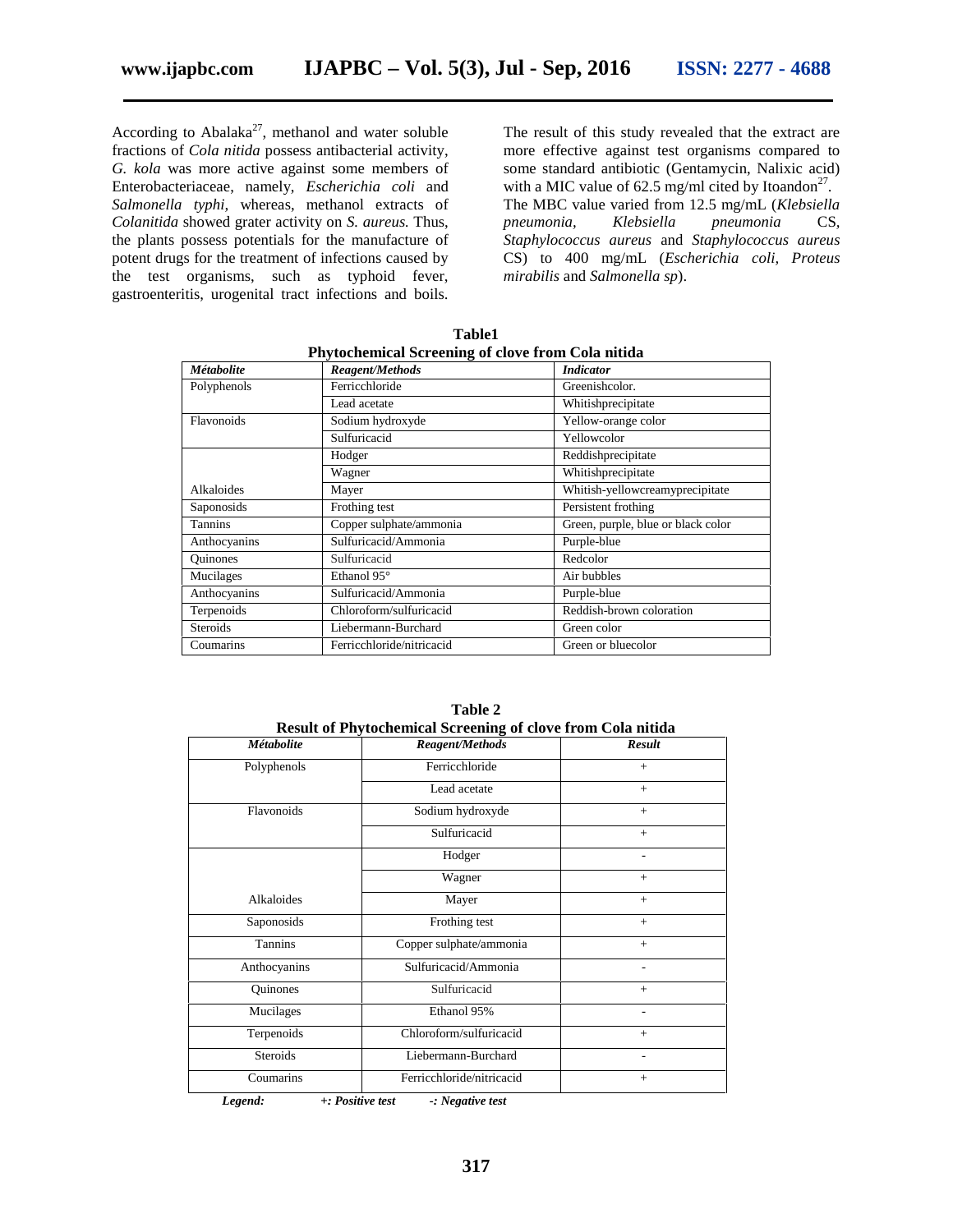| Antimicrobial activity of clove from Cola nitida |            |               |                |  |  |  |
|--------------------------------------------------|------------|---------------|----------------|--|--|--|
| <b>Microbialstrains</b>                          | MIC(mg/mL) | $MBC$ (mg/mL) | <b>MBC/MIC</b> |  |  |  |
| Escherichia coli                                 | 12.5       | 400           | 32             |  |  |  |
| Escherichia coli CS                              | 6.25       | 100           | 16             |  |  |  |
| Klebsiella pneumoniae                            | 3.125      | 12.5          | $\overline{4}$ |  |  |  |
| Klebsiella pneumoniae CS                         | 1.56       | 12.5          | 8              |  |  |  |
| Proteus mirabilis CS                             | 25         | 400           | 16             |  |  |  |
| Staphylococcus aureus                            | 3.125      | 12.5          | $\overline{4}$ |  |  |  |
| Staphylococcus aureus CS                         | 0.78       | 12.5          | 16             |  |  |  |
| Enterococcus faecalis                            | 3.125      | 100           | 32             |  |  |  |
| Enterococcus faecalis CS                         | 3.125      | 200           | 64             |  |  |  |
| Shigella sp                                      | 1.56       | 1.56          | 1              |  |  |  |
| Salmonella sp                                    | 12.5       | 400           | 64             |  |  |  |

**Table 3**

*Legend. CS: Clinical Strain*

| Table 4'<br>Zone of inhibition of Cola nitida extract with test organisms in mm |                   |                     |         |  |  |  |
|---------------------------------------------------------------------------------|-------------------|---------------------|---------|--|--|--|
| <b>Microbialstrains</b>                                                         | <i>Inhibition</i> | Inhibition diameter | Average |  |  |  |
|                                                                                 | diameter          |                     |         |  |  |  |
| Escherichia coli                                                                | 25                | 20                  | 22.5    |  |  |  |
| Klebsiella pneumoniae                                                           | 15                | 15                  | 15      |  |  |  |
| Klebsiella pneumoniae CS                                                        | 30                | 27                  | 28.5    |  |  |  |
| Proteus mirabilis CS                                                            | 13                | 10                  | 11.5    |  |  |  |
| Staphylococcus aureus                                                           | 16                | 15                  | 15.5    |  |  |  |
| Staphylococcus aureus CS                                                        | 12                | 12                  | 12      |  |  |  |
| Enterococcus faecalis                                                           | 19                | 20                  | 19.5    |  |  |  |
| Enterococcus faecalis CS                                                        | 14                | 11                  | 12.5    |  |  |  |
| Shigella sp                                                                     | 20                | 22                  | 21      |  |  |  |
| Salmonella sp                                                                   | 14                | 14                  | 14      |  |  |  |

**Table 4**

The ratio MBC/MIC shows the kind of effect exerted by the extracts on the tested strains. The results of this ratio show that the extracts have bactericidal effects on reference strains. Despite the weak antibacterial property of *Cola nitida*, its inhibitory effect on *Staphylococcus aureus* advocates for its broad spectrum antimicrobial properties against both Gram negative and positive organisms. The antimicrobial studies revealed that the extract of *Cola nitida* showed inhibitory effects on *Klebsiella pneumoniae CS* (28.5 mm), *E. coli* (22.5 mm) and *Shigella sp* (21 mm)*.*

These results are near to those obtained with *E. coli. P. aeruginosa*, *S. aureus* and *K. pneumonia* with zone of inhibition of 20.8, 25.3, 29.9 and 27.5mm respectively with the crude extract of *Combretodendron macrocarpum* Stem Bark<sup>28</sup>. They

are compared to the results obtained by Lateef<sup>25</sup> where the antimicrobial analysis showed the total obliteration of *E. coli* and *P. aeruginosa*, as well as of *A. niger*, *A. fumigates* and *A. flavus*, in AgNPstreated paint compared to the abundant growth observed in the control. The results of the sensitivity of the organisms to aqueous *Cola* nut extracts at *Escherichia coli* and the diameter of zone of inhibition around *Staphylococcus aureus* for dilution  $10^{-1}$  was  $20\pm0.1$ mm while that of dilution  $10^{-2}$  was 13±0.3mm<sup>27</sup>. Our results were close toofObey<sup>29</sup> where an antibacterial activity of *Cola nitida* methanol extract against selected pathogenic microorganisms showed an inhibition zone of 13±0.577 mm (*Proteus vulgaris) against* 26.00±0.577 for penicillin as drug reference.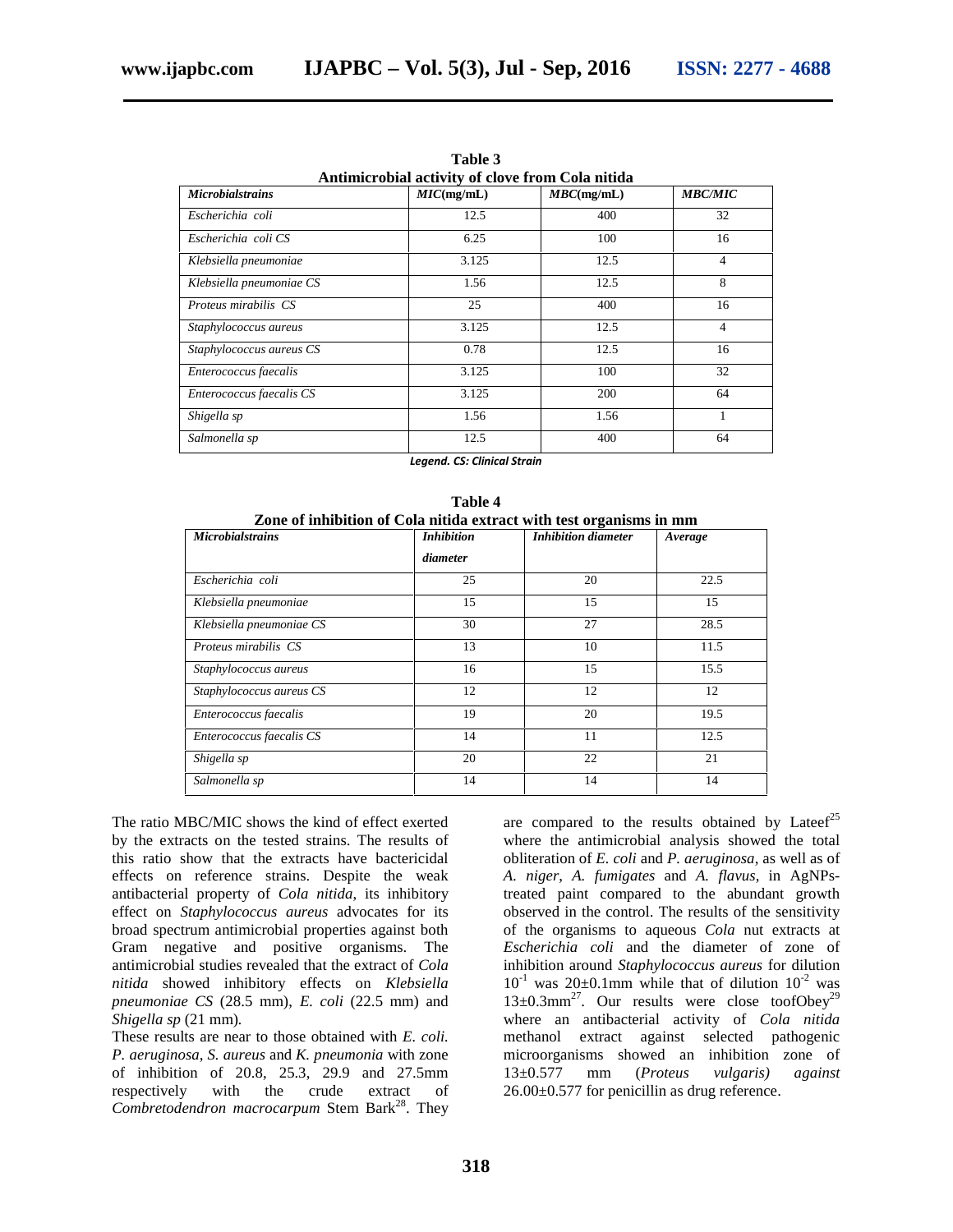



**Figure 1 Evolution of minimum inhibitory concentrations (MIC) and bactericidal (MBC).**

#### **CONCLUSION**

The result of this present study showed that the extract of *Cola nitida* clove possessed antimicrobial extract of *Cola nitida* clove possessed antimicrobial properties. The phytochemical analysis suggested that this plant contains secondary metabolites which will be used against pathogenic microorganisms. Other extraction methods should be carried out in future in view of enhancing its antimicrobial potentials. Therefore, further investigation needs to be carried out on the toxicity of the plant. properties. The phytochemical analysis suggested that<br>this plant contains secondary metabolites which will<br>be used against pathogenic microorganisms. Other<br>extraction methods should be carried out in future in<br>view of enha result of this present study showed that the properties. The phytochemical analysis suggested that<br>
retics. The phytochemical analysis suggested that<br>
ertics. The phytochemical analysis suggested that<br>
and 3. Akoegninou A,

#### **ACKNOWLEDGEMENTS**

The authors are thankful to Dr Christian PANY of BIOMEDICAM, for the invaluable support provided along the whole investigation process.

#### **REFERENCES**

- 1. Sharma IYA, Ahmed ANY, Wala MMS, Warda SA. Antimicrobial Activity of the Masticatory *Cola acuminat*a Nut (Gooro). Current Research Journal of Biological Sciences, 2011; 3(4): 357- 362.
- 2. Sonibare MA, Soladoye MO, Esan OO, Sonibare OO. Phytochemical and antimicrobial studies of

four species of *Cola* Schott &Endl. (Sterculiaceae). Afr. J. Trad. CAM, 2009; 6(4): 518-525.

- 3. Akoegninou A, Van der Burg WJ, Van der Maesen LJG. *Flore Analytique du Bénin*, edited by Adjakidjè V, Sinsin EBJP, Y´edomonhan H. Wagening University Papers 06.2, Backhus Publishers, 2006.
- 4. Tende JA, Ezekiel I, Dare SS, Okpanachi AO, Kemuma SO, Goji ADT. Study of the Effect of Aqueous Extract of Kolanut (*Cola nitida*) on Gastric Acid Secretion and Ulcer in White Wistar Rats. British Journal of Pharmacology and Toxicology, 2011; 2(3): 132-134.
- 5. Ngoupayo J, Matchawe C, Djiele NP, Kasali FM, Ndjonkep JY, Fotsing KPR, Ndelo J. Characterization and evaluation *in vitro* of the antibacterial activity of tannins from *Garcinia brevipedicellata* (Bark. G) Hutch. &Dalz. Journal of Pharmacognosy and Phytochemistry, 2015; 4(2): 81-85. and Toxicology, 2011; 2(3): 132-134.<br>Ngoupayo J, Matchawe C, Djiele NP, Kasali<br>FM, Ndjonkep JY, Fotsing KPR, Ndelo J.<br>Characterization and evaluation *in vitro* of the<br>antibacterial activity of tannins from *Garcinia* (Bark. G) Hutch. &Dalz.<br>macognosy and Phytochemistry,<br>5.<br>V, Dufat H, Michel S, Wandji J.<br>ctivity of the methanolic extract<br>from the stem bark of Garcinia Example 80, Goji ADT. Study of the Effect<br>
Dr Christian PANY of<br>
Iluable support provided<br>
Frocess.<br>
Wistar Rats. British Journal of Pharmacolo<br>
and Toxicology, 2011; 2(3): 132-134.<br>
5. Ngoupayo J, Matchawe C, Djiele NP, K
	- 6. Momo J, Kuete V, Dufat H, Michel S, Wandji J. Antimicrobial activity of the methanolic extract and compounds from the stem bark *of Garcinia*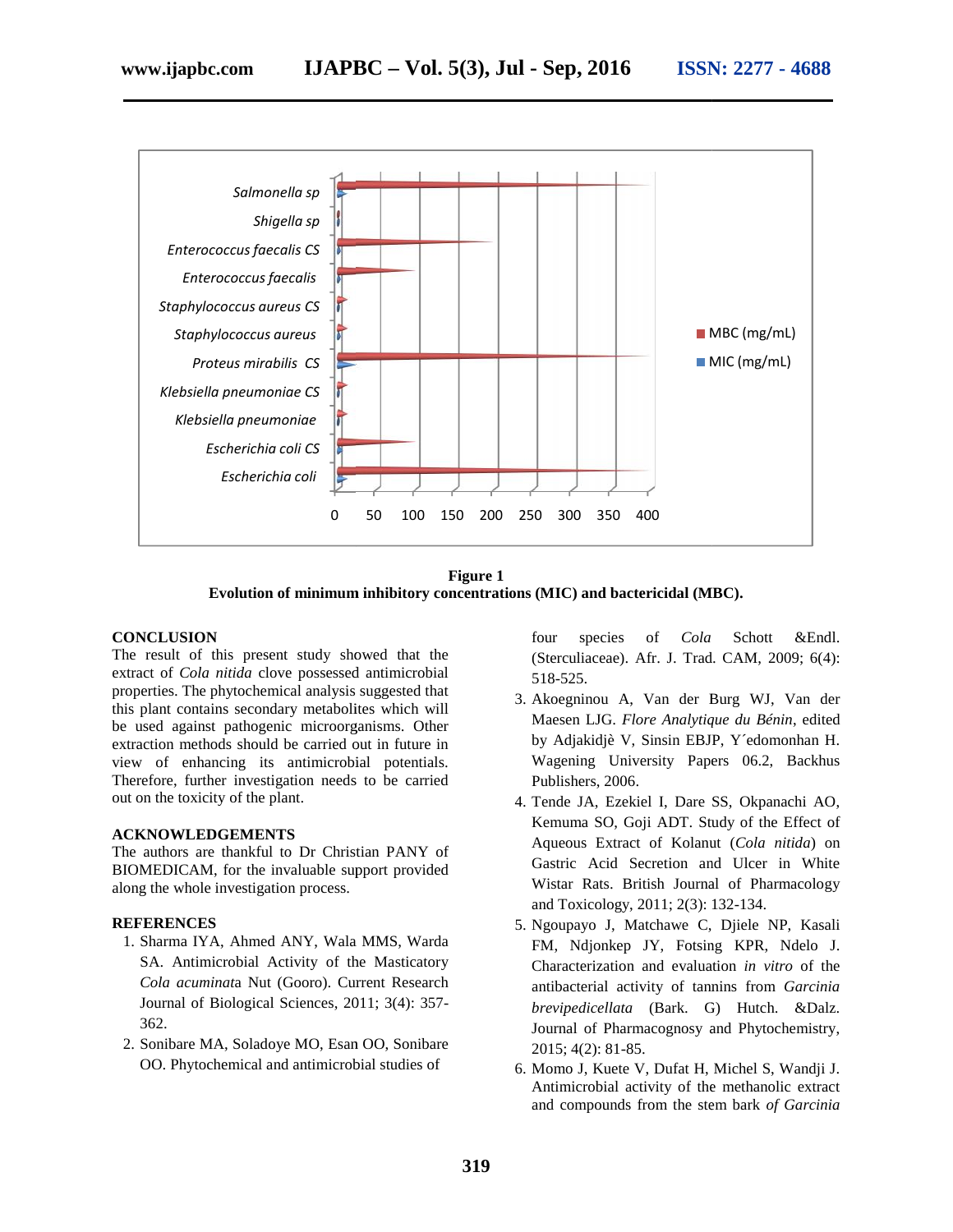*lucida*vesque (Clusiaceae). Int. J. Pharm. Pharm. Sci, 2011; 3(3): 215-7.

- 7. Gyles C. The growing problem of antimicrobial resistance. Can. Vet. J, 2011; 52(8): 817-20.
- 8. Quaiyum S, Nusrat IT, Marufa S, Laboni P, Md. Sakil M, Kamal KD *et al.*Microbiological Contamination and Anti-bacterial Traits of Common Oral Herbal Medicinal Products within Dhaka Metropolis. European Journal of Medicinal Plants2014; 4(7):872-881*.*
- 9. Dah-Nouvlessounon DD, Adoukonou-Sagbadja H, Diarrassouba N, Sina H, Adjanohoun A, Inoussa M, Akakpo D, Gbenou JD, Kotchoni SO, Dicko MH, Baba-Moussa L. Phytochemical Analysis and Biological Activities of *Cola nitida* Bark. Biochemistry Research International,2015. http://dx.doi.org/10.1155/2015/493879.
- 10. Jahani S, Saeidi S, Javadian F, Akbarizadeh Z, Sobhanizade A. Investigating the Antibacterial Effects of Plant Extracts on *Pseudomonas aeruginosa*and *Escherichia coli*. Int. J. Infect, 2016; 3(2): e34081.
- 11. Wigmore SM, Naiker M, Bean DC. Antimicrobial Activity of Extracts from Native Plants of Temperate Australia. Pharmacogn. Commn, 2016; 6(2): 80-84.
- 12. Mangambu JDM, Kasali FM, Kadima JN. Contribution to the phytochemical study of some antidiabetic medicinal plants of the city of Bukavu and its environs (South Kivu, DR Congo) Journal of Applied Biosciences, 2014; 75: 6211-6220.
- 13. Ngoupayo J, Mawouma NAR, Kwetché FPR, Matchawe C, Ngadjui TB. Phytochemical analysis and in vitro antimicrobial potential of the hydro alcoholic extract from the stem bark of *Erythropleum guineensis*: test on known resistance phenotypes-expressing strains. Int. J. Appl. Pharm. Biol. Chem, 2015; 4(3): 719-728.
- 14. Ngoupayo J, Ebene NMS, Kasali FM, Mpondo ME. Phytochemical screening and antibacterial properties from extract of *Alchornea cordifolia* (Schumach. &Thonn.) Müll. Arg. Journal of Pharmacognosy and Phytochemistry, 2015; 4(3): 176-180.
- 15. Ngoupayo J, Kasali FM, Djiele NP, Tabopda KT, Ali MS. Antimicrobial of extract and compounds from the bark of *Drypetes*

*afzelii*(Pax) Hutch. Journal of Pharmacognosy and Phytochemistry, 2015; 4(4): 250-255.

- 16. Hayes A, Markovic B. Toxicity of Australian essential oil *Backhousia citriodora*. Part1. Antimicrobial activity and in vitro cytotoxicity. Food Chem. Toxicol, 2002; 40: 535-43.
- 17. Shiriki D, Ubwa ST, Shambe T. Isolation of Nine Microorganisms from Rotten *Dioscorea rotundata* (White Yam) and Antimicrobial Sensitivity Test with Five Plant Extracts. Food and Nutrition Sciences, 2015; 6: 825-835.
- 18. Giwa OE, Onileke FO, Adesina IA, Adebote VT. Phytochemical and antimicrobial properties of seed and pulp of monkey cola (*Cola millenii)* on some selected clinical and food borne isolate. International Journal of Applied Biology and Pharmaceutical Technology, 2012; 3(3): 390- 400.
- 19. Gazuwa SY, Jaryum KH, Stephen A. Total aflatoxins load and phytochemical composition of Cola nitida (Kola Nut) samples purchased within Jos metropolis. Journal of Pharmacy and Biological Sciences, 2014; 9(6): 39-43.
- 20. Muhammad S, Fatima A. Studies on Phytochemical Evaluation and Antibacterial Properties of Two Varieties of Kolanut (*Cola nitida*) in Nigeria. Journal of Biosciences and Medicines, 2014; 2(3): 37-42.
- 21. Ebana RUB, Etok CA, Edet UO. Chemical Composition and Antimicrobial Analysis of the Pods and Seeds of *Cola rostada*and *Cola nitida*. International Journal of Innovation and Applied Studies, 2015; 10(4): 1245-1250.
- 22. Adam SIY, Yahya AAN, Salih WAA, Abdelgadir WS. Antimicrobial Activity of the Masticatory *Cola acuminata* Nut (Gooro). Current Research Journal of Biological Sciences, 2011; 3(4): 357-362.
- 23. Wikaningtyas P, Sukandar EY. The antibacterial activity of selected plants towards resistant bacteria isolated from clinical specimens. AsianPac J Trop Biomed, 2016; 6(1): 16–19.
- 24. Guil-Guerrero JL, Ramos L, Moreno C, Zúñiga- Paredes JC, Carlosama-Yepez M, Ruales R. Antimicrobial activity of plant-food by-products: A review focusing on the tropics. Livestock Science, 2016; 189: 32-49.